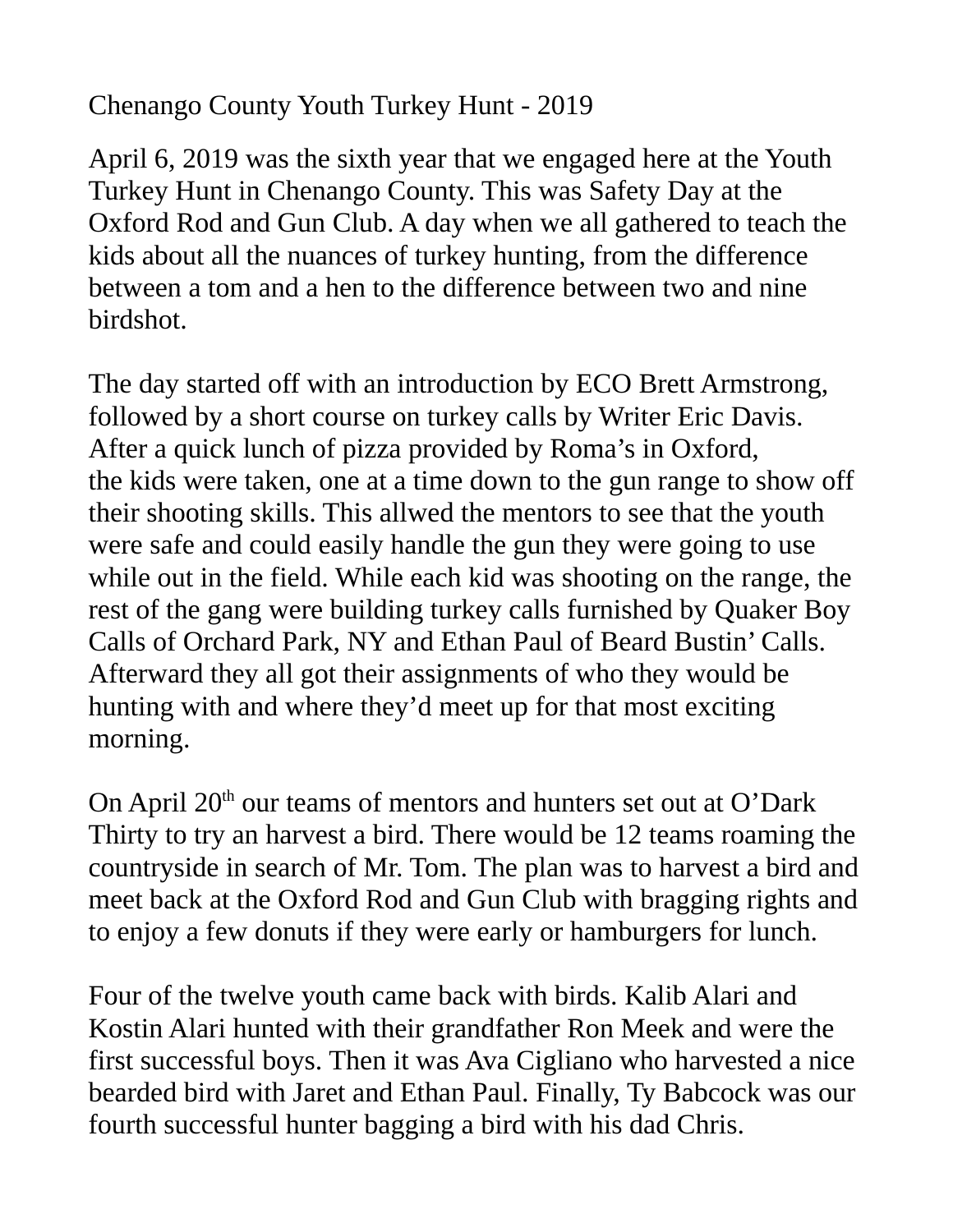Unfortunately Sunday turned out to be Easter Sunday and not many of the youth went out. Those that did, seen turkeys but didn't get a shot off. Well there is always the regular season.

A big treat for those successful hunters was to have Warren and Ruth Smith on hand from Chenango Taxidermy to mount the turkey fans for them at no cost.

A special thanks to Safari Club Internationals Adirondack-Catshill Chapter, Beard Bustin' Calls,The NYS Encon Officers Association, The Chenango County Federation of Sportsmans Clubs, Southern Tier Scope, NY Chapter of the National Wild Turkey Federation, Oxford Rod and Gun Club, Roma Pizzaria and Chenango Taxidermy. With out their generous donations this important activity would not be possible.

Oh and one last pat on the back to all the mentors who gave up their Saturdays to help out. See you next year!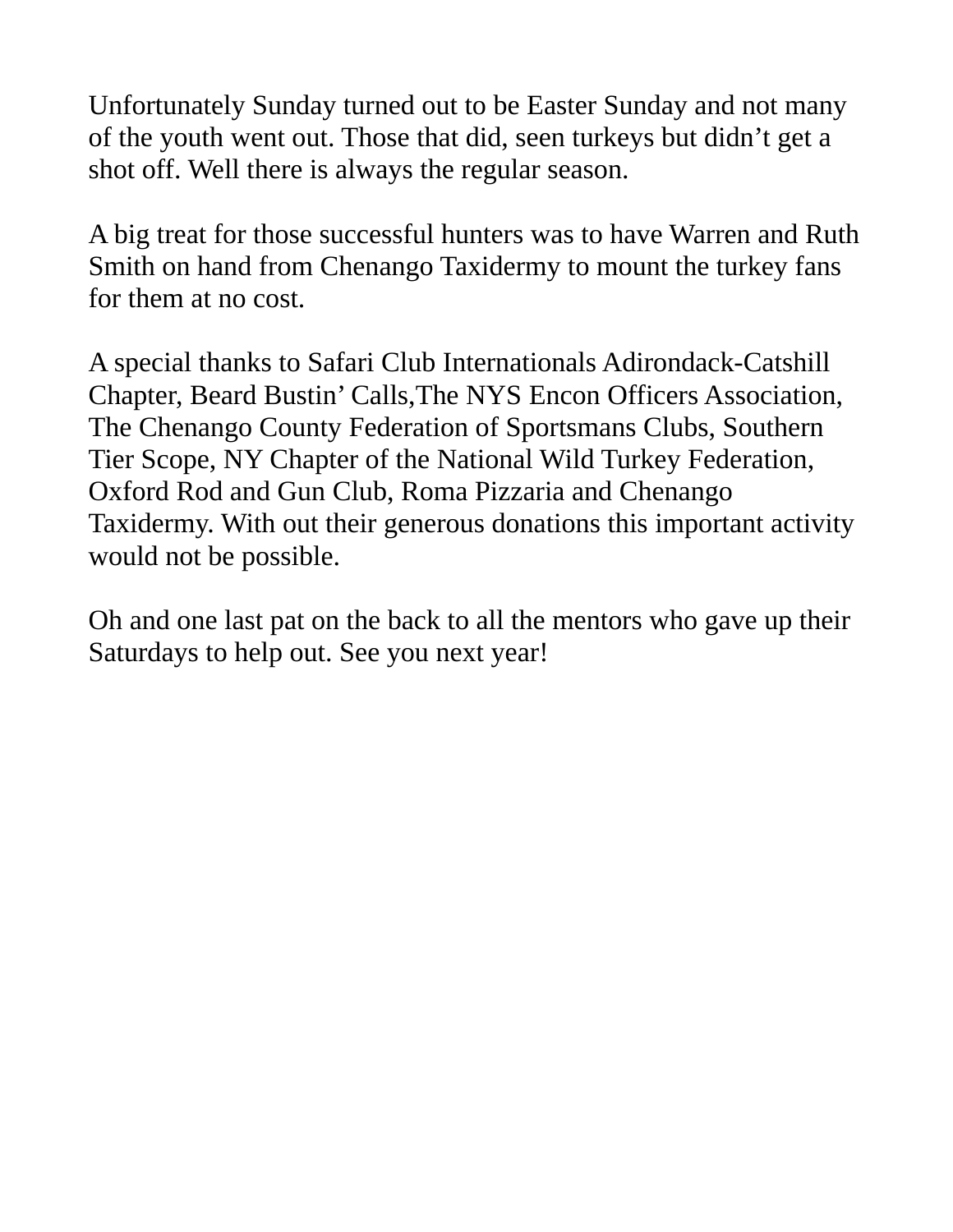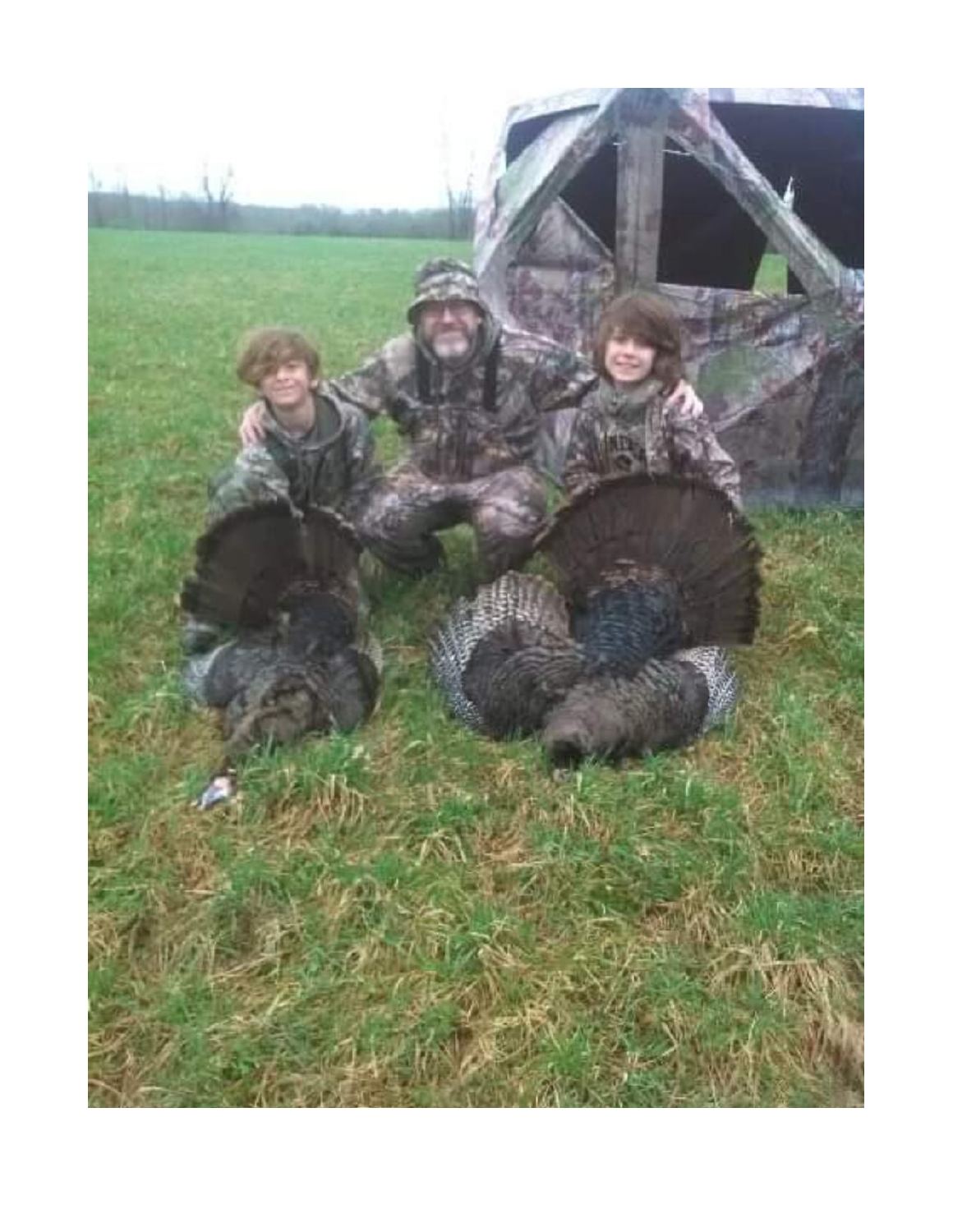